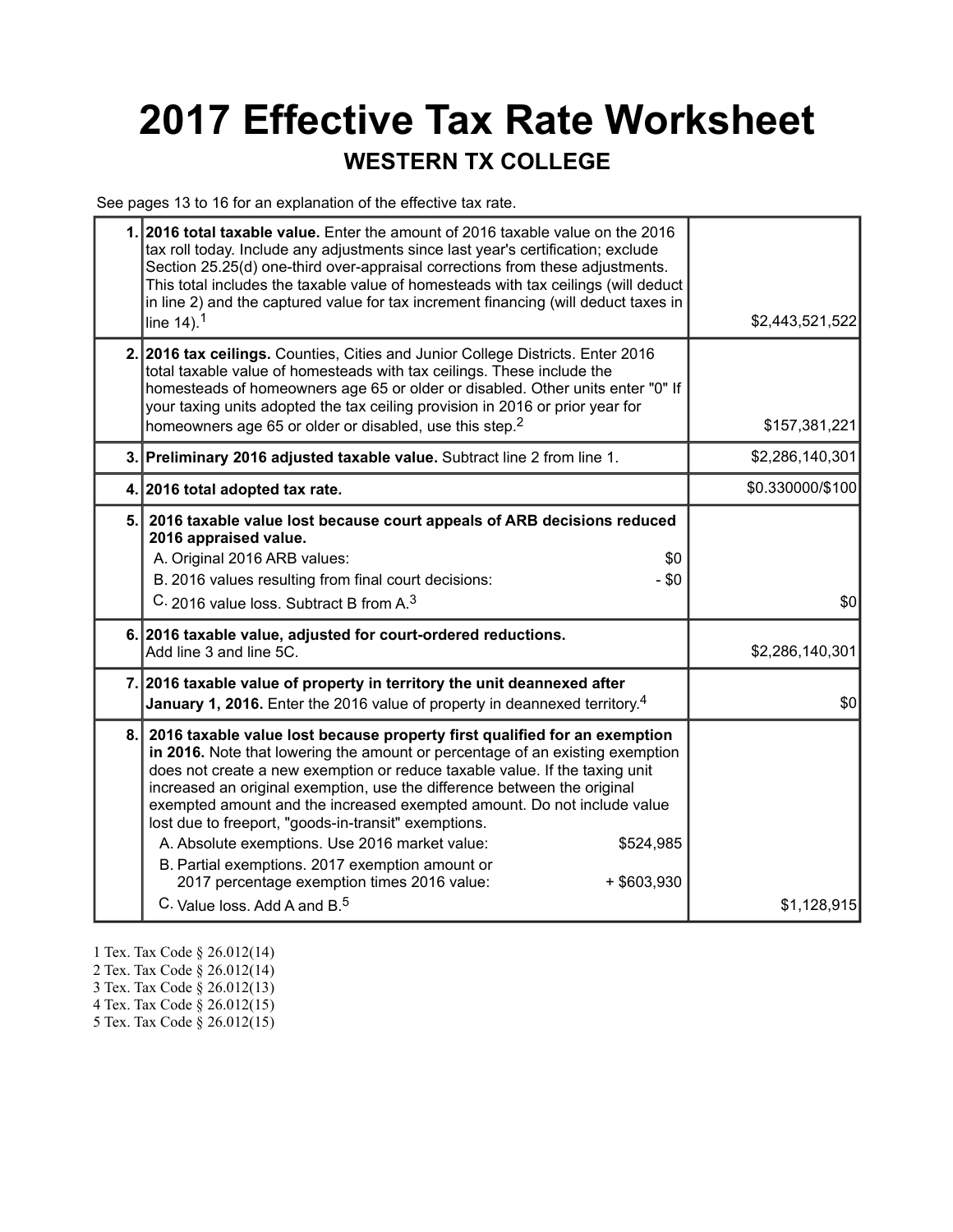### **2017 Effective Tax Rate Worksheet (continued) WESTERN TX COLLEGE**

| 9.1 | 2016 taxable value lost because property first qualified for agricultural<br>appraisal (1-d or 1-d-1), timber appraisal, recreational/scenic appraisal or<br>public access airport special appraisal in 2017. Use only those properties<br>that first qualified in 2017; do not use properties that qualified in 2016.<br>A. 2016 market value:<br>\$125,081<br>$-$ \$3,423<br>B. 2017 productivity or special appraised value:<br>C. Value loss, Subtract B from A. <sup>6</sup> | \$121,658       |
|-----|-----------------------------------------------------------------------------------------------------------------------------------------------------------------------------------------------------------------------------------------------------------------------------------------------------------------------------------------------------------------------------------------------------------------------------------------------------------------------------------|-----------------|
|     | 10. Total adjustments for lost value. Add lines 7, 8C and 9C.                                                                                                                                                                                                                                                                                                                                                                                                                     | \$1,250,573     |
|     | 11. 2016 adjusted taxable value. Subtract line 10 from line 6.                                                                                                                                                                                                                                                                                                                                                                                                                    | \$2,284,889,728 |
|     | 12. Adjusted 2016 taxes. Multiply line 4 by line 11 and divide by \$100.                                                                                                                                                                                                                                                                                                                                                                                                          | \$7,540,136     |
|     | 13. Taxes refunded for years preceding tax year 2016. Enter the amount of<br>taxes refunded by the taxing unit for tax years preceding tax year 2016. Types<br>of refunds include court decisions, Tax Code § 25.25(b) and (c) corrections and<br>Tax Code § 31.11 payment errors. Do not include refunds for tax year 2016.<br>This line applies only to tax years preceding tax year 2016. <sup>7</sup>                                                                         | \$1,139         |
|     | 14. Taxes in tax increment financing (TIF) for tax year 2016. Enter the amount of<br>taxes paid into the tax increment fund for a reinvestment zone as agreed by the<br>taxing unit. If the unit has no 2017 captured appraised value in Line 16D, enter<br>$"0"$ . <sup>8</sup>                                                                                                                                                                                                  | \$0             |
|     | 15. Adjusted 2016 taxes with refunds and TIF adjustment. Add lines 12 and 13,<br>subtract line 14.9                                                                                                                                                                                                                                                                                                                                                                               | \$7,541,275     |
|     | 16. Total 2017 taxable value on the 2017 certified appraisal roll today. This<br>value includes only certified values and includes the total taxable value of<br>homesteads with tax ceilings (will deduct in line 18). These homesteads<br>includes homeowners age 65 or older or disabled. <sup>10</sup><br>A. Certified values only:<br>\$2,482,331,613<br>B. Counties: Include railroad rolling stock<br>values certified by the Comptroller's office:<br>$+$ \$0             |                 |

6 Tex. Tax Code § 26.012(15) 7 Tex. Tax Code § 26.012(13) 8 Tex. Tax Code § 26.03(c) 9 Tex. Tax Code § 26.012(13) 10 Tex. Tax Code § 26.012(15)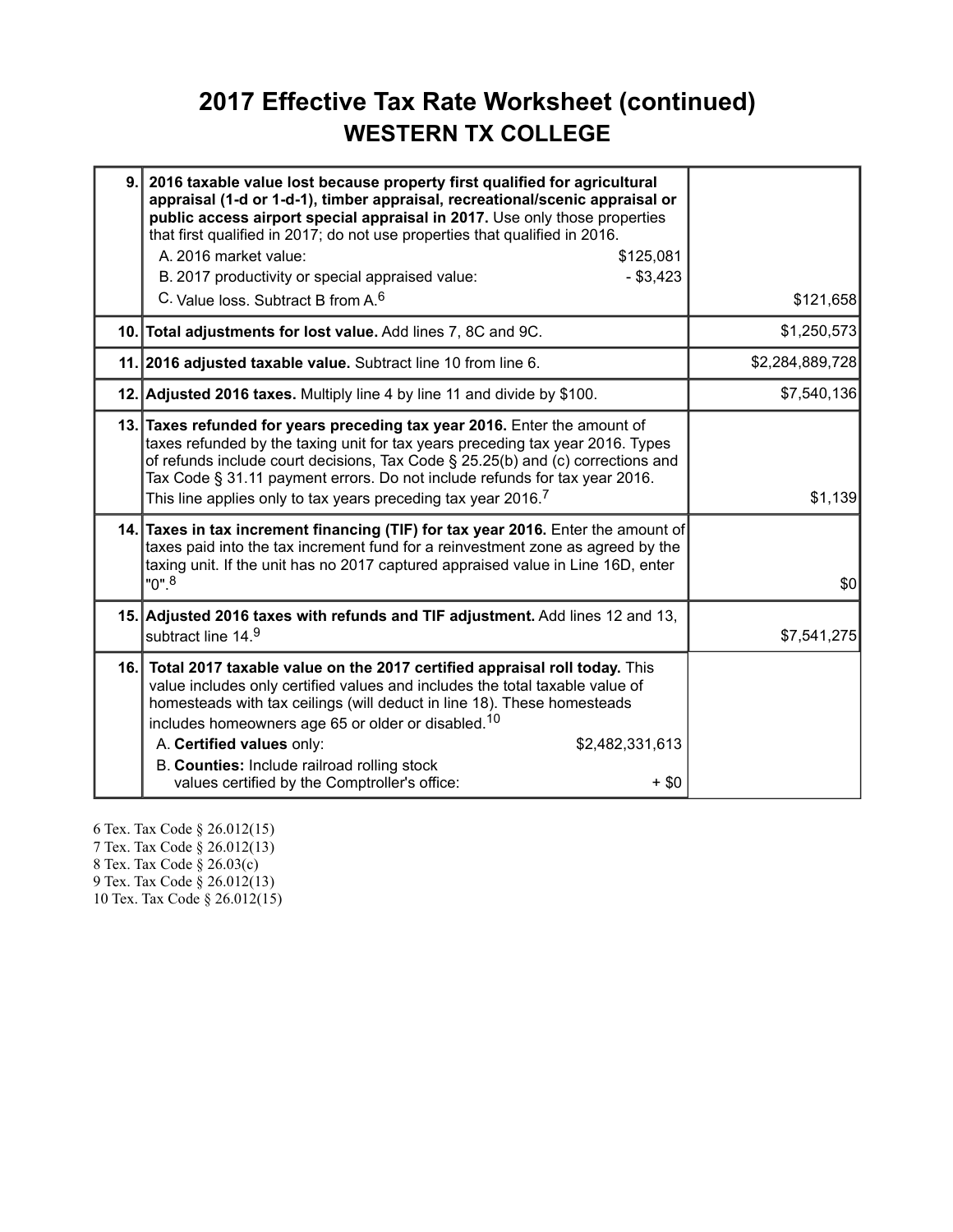### **2017 Effective Tax Rate Worksheet (continued) WESTERN TX COLLEGE**

| 16.<br>$\text{(cont.)}$ | C. Pollution control exemption: Deduct the value<br>of property exempted for the current tax year for<br>the first time as pollution control property:<br>D. Tax increment financing: Deduct the 2017<br>captured appraised value of property taxable by a<br>taxing unit in a tax increment financing zone for<br>which the 2017 taxes will be deposited into the tax<br>increment fund. Do not include any new property<br>value that will be included in line 21 below. <sup>11</sup><br>E. Total 2017 value. Add A and B, then subtract C<br>and D.                                                                                                                                                                                                                                                                                                                                                                                                                                                                                                                                                                                                                                                                                                       | $-$ \$0<br>$- $0$      | \$2,482,331,613 |
|-------------------------|---------------------------------------------------------------------------------------------------------------------------------------------------------------------------------------------------------------------------------------------------------------------------------------------------------------------------------------------------------------------------------------------------------------------------------------------------------------------------------------------------------------------------------------------------------------------------------------------------------------------------------------------------------------------------------------------------------------------------------------------------------------------------------------------------------------------------------------------------------------------------------------------------------------------------------------------------------------------------------------------------------------------------------------------------------------------------------------------------------------------------------------------------------------------------------------------------------------------------------------------------------------|------------------------|-----------------|
| 17.1                    | Total value of properties under protest or not included on certified<br>appraisal roll. <sup>12</sup><br>A. 2017 taxable value of properties under<br>protest. The chief appraiser certifies a list of<br>properties still under ARB protest. The list shows<br>the appraisal district's value and the taxpayer's<br>claimed value, if any or an estimate of the value if<br>the taxpayer wins. For each of the properties<br>under protest, use the lowest of these values.<br>Enter the total value. <sup>13</sup><br>B. 2017 value of properties not under protest or<br>included on certified appraisal roll. The chief<br>appraiser gives taxing units a list of those taxable<br>properties that the chief appraiser knows about<br>but are not included at appraisal roll certification.<br>These properties also are not on the list of<br>properties that are still under protest. On this list<br>of properties, the chief appraiser includes the<br>market value, appraised value and exemptions<br>for the preceding year and a reasonable estimate<br>of the market value, appraised value and<br>exemptions for the current year. Use the lower<br>market, appraised or taxable value (as<br>appropriate). Enter the total value. <sup>14</sup> | \$9,630,705<br>$+$ \$0 |                 |

11 Tex. Tax Code § 26.03(c)

12 Tex. Tax Code § 26.01(c)

13 Tex. Tax Code § 26.04 and 26.041

14 Tex. Tax Code § 26.04 and 26.041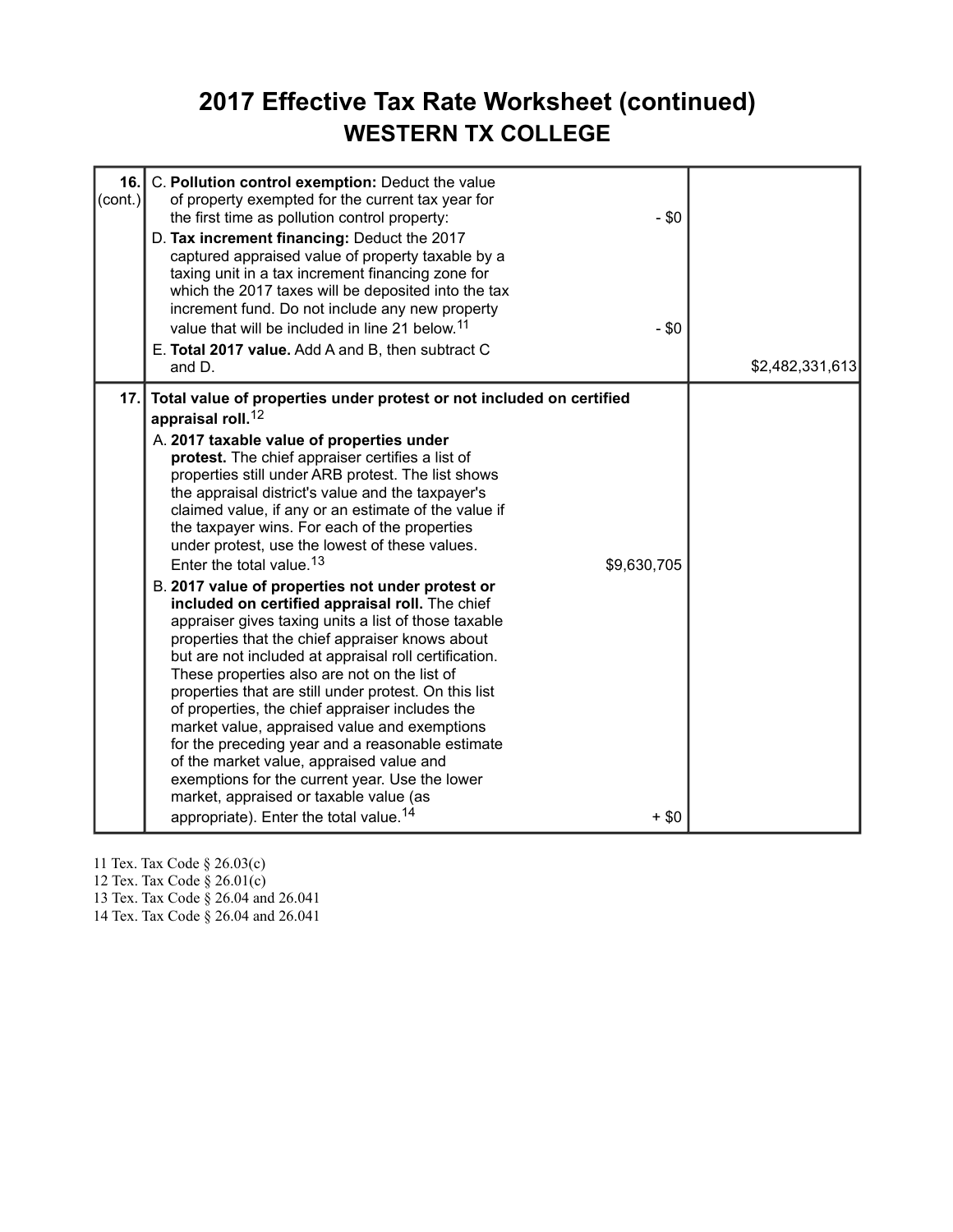### **2017 Effective Tax Rate Worksheet (continued) WESTERN TX COLLEGE**

| 17.<br>(cont.) | C. Total value under protest or not certified. Add<br>A and B.                                                                                                                                                                                                                                                                                                                                                                                                                                                                                                                                                                     | \$9,630,705     |
|----------------|------------------------------------------------------------------------------------------------------------------------------------------------------------------------------------------------------------------------------------------------------------------------------------------------------------------------------------------------------------------------------------------------------------------------------------------------------------------------------------------------------------------------------------------------------------------------------------------------------------------------------------|-----------------|
|                | 18. 2017 tax ceilings. Counties, cities and junior colleges enter 2017 total taxable<br>value of homesteads with tax ceilings. These include the homesteads of<br>homeowners age 65 or older or disabled. Other taxing units enter "0". If your<br>taxing units adopted the tax ceiling provision in 2016 or prior year for<br>homeowners age 65 or older or disabled, use this step. <sup>15</sup>                                                                                                                                                                                                                                | \$151,995,175   |
|                | 19. 2017 total taxable value. Add lines 16E and 17C. Subtract line 18.                                                                                                                                                                                                                                                                                                                                                                                                                                                                                                                                                             | \$2,339,967,143 |
|                | 20. Total 2017 taxable value of properties in territory annexed after January 1,<br>2008. Include both real and personal property. Enter the 2017 value of property<br>in territory annexed. <sup>16</sup>                                                                                                                                                                                                                                                                                                                                                                                                                         | \$0             |
|                | 21. Total 2017 taxable value of new improvements and new personal property<br>located in new improvements. New means the item was not on the appraisal<br>roll in 2016. An improvement is a building, structure, fixture or fence erected on<br>or affixed to land. New additions to existing improvements may be included if<br>the appraised value can be determined. New personal property in a new<br>improvement must have been brought into the taxing unit after January 1, 2016<br>and be located in a new improvement. New improvements do include property<br>on which a tax abatement agreement has expired for 2017.17 | \$14,691,332    |
|                | 22. Total adjustments to the 2017 taxable value. Add lines 20 and 21.                                                                                                                                                                                                                                                                                                                                                                                                                                                                                                                                                              | \$14,691,332    |
|                | 23. 2017 adjusted taxable value. Subtract line 22 from line 19.                                                                                                                                                                                                                                                                                                                                                                                                                                                                                                                                                                    | \$2,325,275,811 |
|                | 24. 2017 effective tax rate. Divide line 15 by line 23 and multiply by \$100. <sup>18</sup>                                                                                                                                                                                                                                                                                                                                                                                                                                                                                                                                        | \$0.3243/\$100  |
|                | 25. COUNTIES ONLY. Add together the effective tax rates for each type of tax the<br>county levies. The total is the 2017 county effective tax rate. <sup>19</sup>                                                                                                                                                                                                                                                                                                                                                                                                                                                                  |                 |
|                | <b>Fund Name</b><br><b>Tax Rate</b><br>${field36.1}$<br>${field36.2}$                                                                                                                                                                                                                                                                                                                                                                                                                                                                                                                                                              | $$$ /\$100      |

15 Tex. Tax Code § 26.012(6)

16 Tex. Tax Code § 26.012(17)

17 Tex. Tax Code § 26.012(17)

18 Tex. Tax Code § 26.04(c)

19 Tex. Tax Code § 26.04(d)

A county, city or hospital district that adopted the additional sales tax in November 2016 or in May 2017 must adjust its effective tax rate. *The Additional Sales Tax Rate Worksheet* on page 39 sets out this adjustment. Do not forget to complete the *Additional Sales Tax Rate Worksheet* if the taxing unit adopted the additional sales tax on these dates.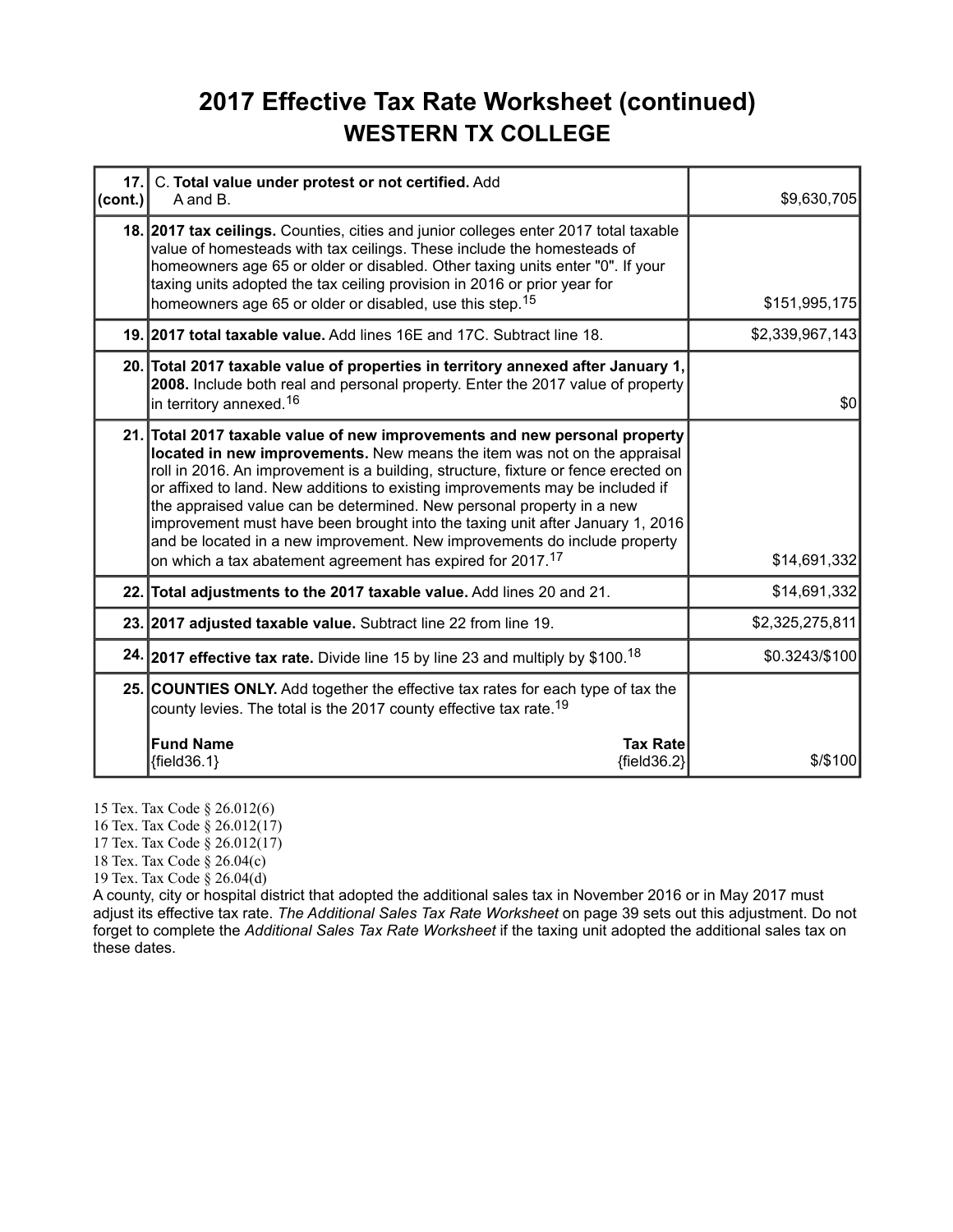# **2017 Rollback Tax Rate Worksheet**

### **WESTERN TX COLLEGE**

See pages 17 to 21 for an explanation of the rollback tax rate.

|     | 26. 2016 maintenance and operations (M&O) tax rate.                                                                                                                                                                                                                                                                                                                                                                                                                                                                                                                                                                                                                                                                                                                                                                                                                                                                                                                                                                                                                                                                    |                                   | \$0.330000/\$100 |
|-----|------------------------------------------------------------------------------------------------------------------------------------------------------------------------------------------------------------------------------------------------------------------------------------------------------------------------------------------------------------------------------------------------------------------------------------------------------------------------------------------------------------------------------------------------------------------------------------------------------------------------------------------------------------------------------------------------------------------------------------------------------------------------------------------------------------------------------------------------------------------------------------------------------------------------------------------------------------------------------------------------------------------------------------------------------------------------------------------------------------------------|-----------------------------------|------------------|
|     | 27. 2016 adjusted taxable value. Enter the amount from line 11.                                                                                                                                                                                                                                                                                                                                                                                                                                                                                                                                                                                                                                                                                                                                                                                                                                                                                                                                                                                                                                                        |                                   | \$2,284,889,728  |
| 28. | 2016 M&O taxes.<br>A. Multiply line 26 by line 27 and divide by \$100.<br>B. Cities, counties and hospital districts with<br>additional sales tax: Amount of additional sales<br>tax collected and spent on M&O expenses in<br>2016. Enter amount from full year's sales tax<br>revenue spent for M&O in 2016 fiscal year, if any.<br>Other units, enter "0." Counties exclude any<br>amount that was spent for economic development<br>grants from the amount of sales tax spent.<br>C. Counties: Enter the amount for the state criminal<br>justice mandate. If second or later year, the<br>amount is for increased cost above last year's<br>amount. Other units, enter "0."<br>D. Transferring function: If discontinuing all of a<br>department, function or activity and transferring it<br>to another unit by written contract, enter the<br>amount spent by the unit discontinuing the<br>function in the 12 months preceding the month of<br>this calculation. If the unit did not operate this<br>function for this 12-month period, use the amount<br>spent in the last full fiscal year in which the unit | \$7,540,136<br>$+$ \$0<br>$+$ \$0 |                  |
|     | operated the function. The unit discontinuing the<br>function will subtract this amount in H below. The<br>unit receiving the function will add this amount in<br>H below. Other units, enter "0."                                                                                                                                                                                                                                                                                                                                                                                                                                                                                                                                                                                                                                                                                                                                                                                                                                                                                                                     | $+/-$ \$0                         |                  |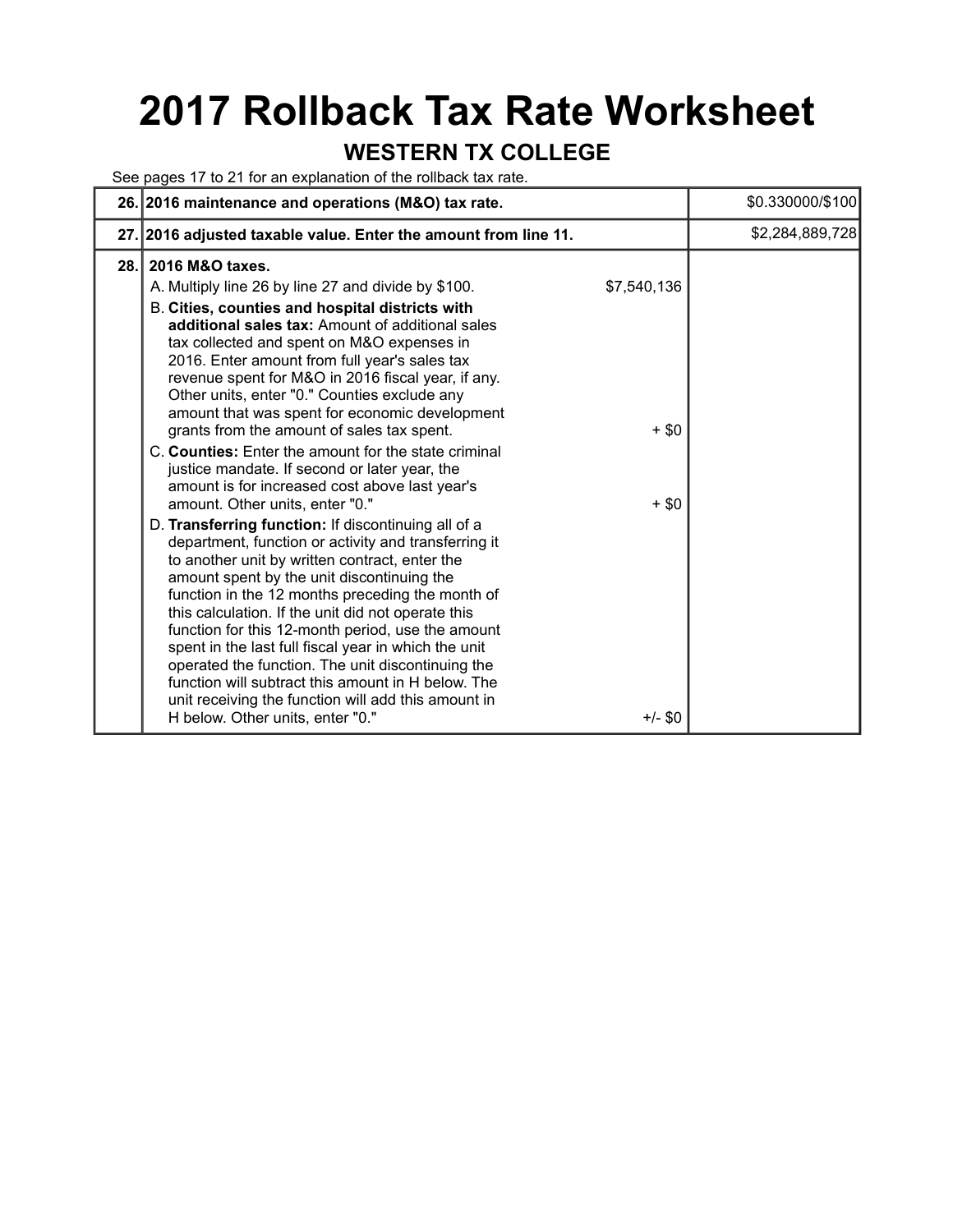### **2017 Rollback Tax Rate Worksheet (continued) WESTERN TX COLLEGE**

| 28.<br>(cont.) | E. Taxes refunded for years preceding tax year<br>2016: Enter the amount of M&O taxes refunded<br>during the last budget year for tax years<br>preceding tax year 2016. Types of refunds<br>include court decisions, Section 25.25(b) and (c)<br>corrections and Section 31.11 payment errors. Do<br>not include refunds for tax year 2016. This line<br>applies only to tax years preceding tax year 2016.<br>$+ $1,139$<br>F. Enhanced indigent health care expenditures:<br>Enter the increased amount for the current year's<br>enhanced indigent health care expenditures<br>above the preceding tax year's enhanced indigent<br>health care expenditures, less any state<br>assistance.<br>G. Taxes in tax increment financing (TIF): Enter<br>the amount of taxes paid into the tax increment<br>fund for a reinvestment zone as agreed by the<br>taxing unit. If the unit has no 2017 captured<br>appraised value in Line 16D, enter "0."<br>H. Adjusted M&O Taxes. Add A, B, C, E and F. For<br>unit with D, subtract if discontinuing function and<br>add if receiving function. Subtract G. | $+$ \$0<br>$-$ \$0 | \$7,541,275     |
|----------------|--------------------------------------------------------------------------------------------------------------------------------------------------------------------------------------------------------------------------------------------------------------------------------------------------------------------------------------------------------------------------------------------------------------------------------------------------------------------------------------------------------------------------------------------------------------------------------------------------------------------------------------------------------------------------------------------------------------------------------------------------------------------------------------------------------------------------------------------------------------------------------------------------------------------------------------------------------------------------------------------------------------------------------------------------------------------------------------------------------|--------------------|-----------------|
|                | 29. 2017 adjusted taxable value.<br>Enter line 23 from the Effective Tax Rate Worksheet.                                                                                                                                                                                                                                                                                                                                                                                                                                                                                                                                                                                                                                                                                                                                                                                                                                                                                                                                                                                                               |                    | \$2,325,275,811 |
|                | 30. 2017 effective maintenance and operations rate.<br>Divide line 28H by line 29 and multiply by \$100.                                                                                                                                                                                                                                                                                                                                                                                                                                                                                                                                                                                                                                                                                                                                                                                                                                                                                                                                                                                               |                    | \$0.3243/\$100  |
|                | 31. 2017 rollback maintenance and operation rate.<br>Multiply line 30 by 1.08. (See lines 49 to 52 for additional rate for pollution<br>control expenses.                                                                                                                                                                                                                                                                                                                                                                                                                                                                                                                                                                                                                                                                                                                                                                                                                                                                                                                                              |                    | \$0.3502/\$100  |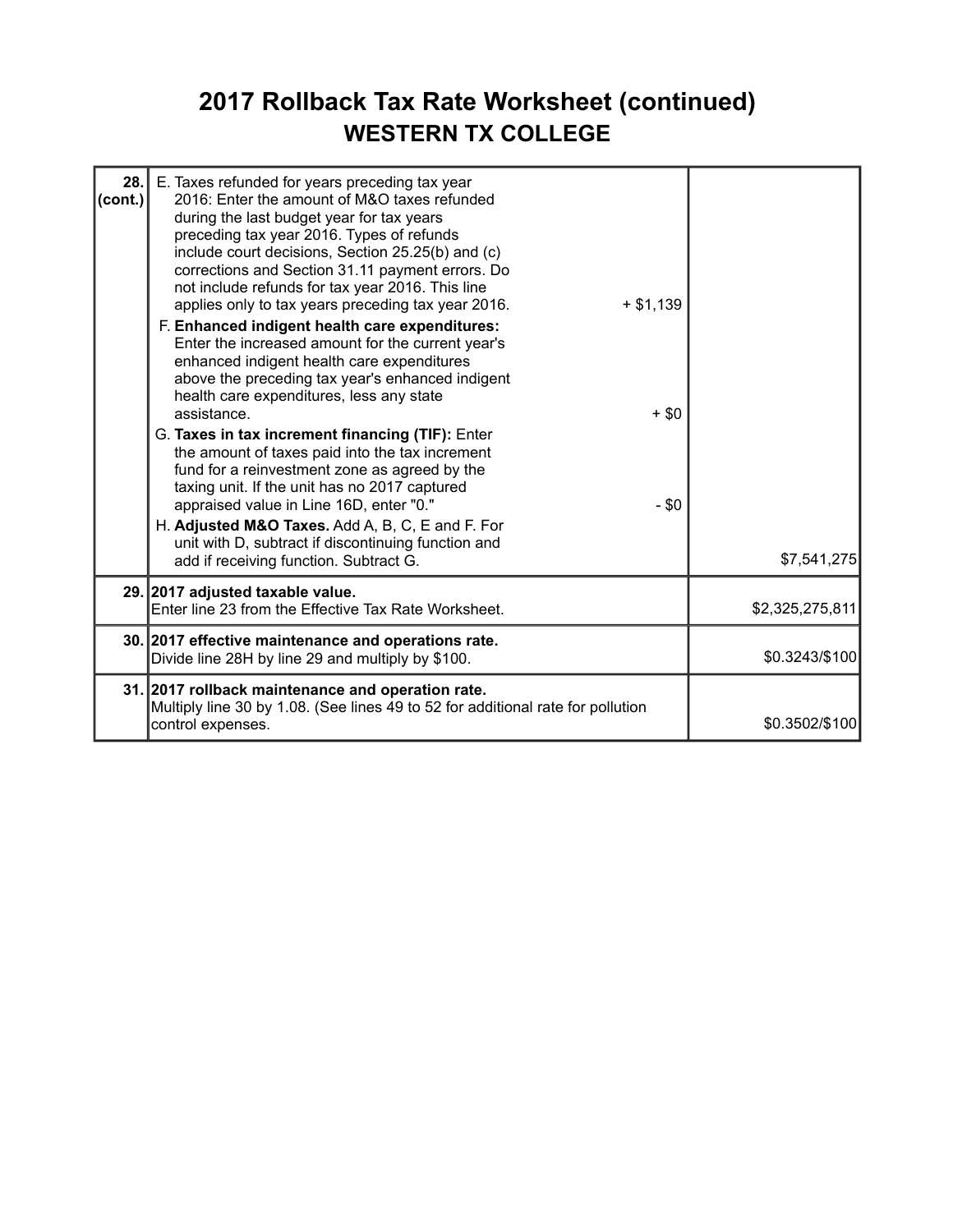### **2017 Rollback Tax Rate Worksheet (continued) WESTERN TX COLLEGE**

| 32. | Total 2017 debt to be paid with property taxes and additional sales tax<br>revenue.<br>"Debt" means the interest and principal that will be paid on debts that:<br>(1) are paid by property taxes,<br>(2) are secured by property taxes,<br>(3) are scheduled for payment over a period longer than one year and<br>(4) are not classified in the unit's budget as M&O expenses.<br>A: Debt also includes contractual payments to other<br>taxing units that have incurred debts on behalf of this<br>taxing unit, if those debts meet the four conditions<br>above. Include only amounts that will be paid from<br>property tax revenue. Do not include appraisal<br>district budget payments. List the debt in Schedule B:<br>Debt Service.<br>\$0<br>B: Subtract unencumbered fund amount used to<br>reduce total debt.<br>$-\$0$<br>C: Subtract amount paid from other resources.<br>$-\$0$<br>D: Adjusted debt. Subtract B and C from A. |                 |
|-----|-----------------------------------------------------------------------------------------------------------------------------------------------------------------------------------------------------------------------------------------------------------------------------------------------------------------------------------------------------------------------------------------------------------------------------------------------------------------------------------------------------------------------------------------------------------------------------------------------------------------------------------------------------------------------------------------------------------------------------------------------------------------------------------------------------------------------------------------------------------------------------------------------------------------------------------------------|-----------------|
|     |                                                                                                                                                                                                                                                                                                                                                                                                                                                                                                                                                                                                                                                                                                                                                                                                                                                                                                                                               | \$0             |
|     | 33. Certified 2016 excess debt collections. Enter the amount certified by the<br>collector.                                                                                                                                                                                                                                                                                                                                                                                                                                                                                                                                                                                                                                                                                                                                                                                                                                                   | \$0             |
|     | 34. Adjusted 2017 debt. Subtract line 33 from line 32.                                                                                                                                                                                                                                                                                                                                                                                                                                                                                                                                                                                                                                                                                                                                                                                                                                                                                        | \$0             |
|     | 35. Certified 2017 anticipated collection rate. Enter the rate certified by the<br>collector. If the rate is 100 percent or greater, enter 100 percent.                                                                                                                                                                                                                                                                                                                                                                                                                                                                                                                                                                                                                                                                                                                                                                                       | 100.000000%     |
|     | 36. 2017 debt adjusted for collections. Divide line 34 by line 35.                                                                                                                                                                                                                                                                                                                                                                                                                                                                                                                                                                                                                                                                                                                                                                                                                                                                            | \$0             |
|     | 37. 2017 total taxable value. Enter the amount on line 19.                                                                                                                                                                                                                                                                                                                                                                                                                                                                                                                                                                                                                                                                                                                                                                                                                                                                                    | \$2,339,967,143 |
|     | 38. 2017 debt tax rate. Divide line 36 by line 37 and multiply by \$100.                                                                                                                                                                                                                                                                                                                                                                                                                                                                                                                                                                                                                                                                                                                                                                                                                                                                      | \$0.0000/\$100  |
|     | 39. 2017 rollback tax rate. Add lines 31 and 38.                                                                                                                                                                                                                                                                                                                                                                                                                                                                                                                                                                                                                                                                                                                                                                                                                                                                                              | \$0.3502/\$100  |
|     | 40. COUNTIES ONLY. Add together the rollback tax rates for each type of tax the<br>county levies. The total is the 2017 county rollback tax rate.<br><b>Fund Name</b>                                                                                                                                                                                                                                                                                                                                                                                                                                                                                                                                                                                                                                                                                                                                                                         |                 |
|     | <b>Tax Rate</b><br>${field65.1}$<br>${field65.2}$                                                                                                                                                                                                                                                                                                                                                                                                                                                                                                                                                                                                                                                                                                                                                                                                                                                                                             | $$$ /\$100      |

A taxing unit that adopted the additional sales tax must complete the lines for the *Additional Sales Tax Rate*. A taxing unit seeking additional rollback protection for pollution control expenses completes the *Additional Rollback Protection for Pollution Control*.